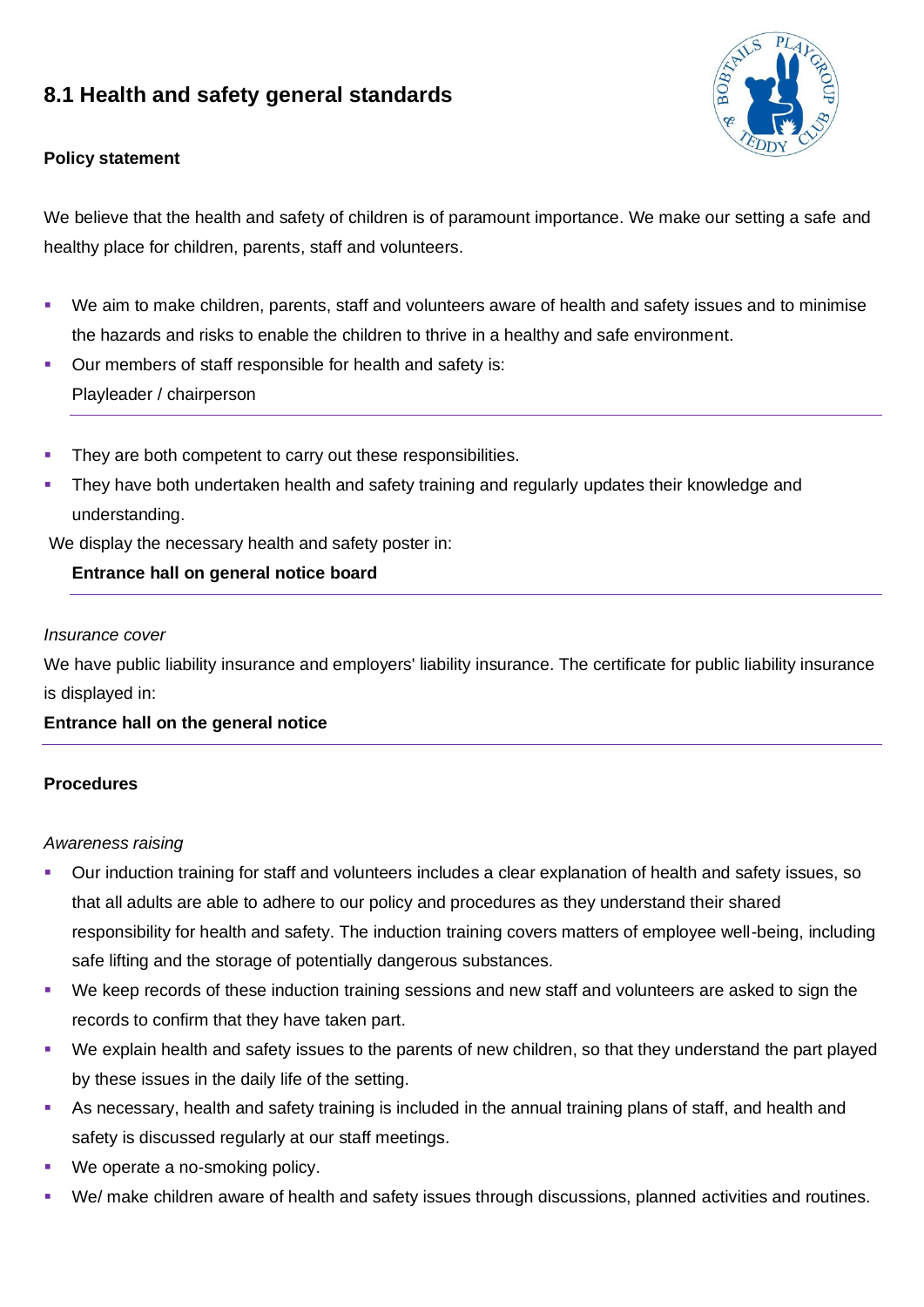#### *Windows*

- Low level windows are made from materials that prevent accidental breakage or we ensure that they are made safe.
- We ensure that windows are protected from accidental breakage or vandalism from people outside the building.
- Our windows above the ground floor are secured so that children cannot climb through them.
- We ensure that any blind cords are secured safely and do not pose a strangulation risk for young children.

#### *Doors*

We take precautions to prevent children's fingers from being trapped in doors.

### *Floors and walkways*

- All our floor surfaces are checked daily to ensure they are clean and not uneven, wet or damaged. Any wet spills are mopped up immediately.
- Walkways and stairs are left clear and uncluttered.
- Stair gates are in place at the foot and top of the stairs.

### *Electrical/gas equipment*

- We ensure that all electrical/gas equipment conforms to safety requirements and is checked regularly.
- Our boiler/electrical switch gear/meter cupboard is not accessible to the children.
- **EXECT FIRES, heaters, wires and leads are properly quarded and we teach the children not to touch them.**
- We check storage heaters daily to make sure they are not covered.
- There are sufficient sockets in our setting to prevent overloading.
- We switch electrical devices off from the plug after use.
- We ensure that the temperature of hot water is controlled to prevent scalds.
- **EXECT** Lighting and ventilation is adequate in all areas of our setting, including storage areas.

### *Storage*

- All our resources and materials, which are used by the children, are stored safely.
- **EXTEND 10 All our equipment and resources are stored or stacked safely to prevent them accidentally falling or** collapsing.

### *Outdoor area*

- Our outdoor area is securely fenced. All gates and fences are childproof and safe.
- Our outdoor area is checked for safety and cleared of rubbish, animal droppings and any other unsafe items before it is used.
- Adults and children are alerted to the dangers of poisonous plants, herbicides and pesticides.
- We leave receptacles upturned to prevent collection of rainwater. Where water can form a pool on equipment, it is emptied and cleaned before children start playing outside.
- Our outdoor sand pit is covered when not in use and is cleaned regularly.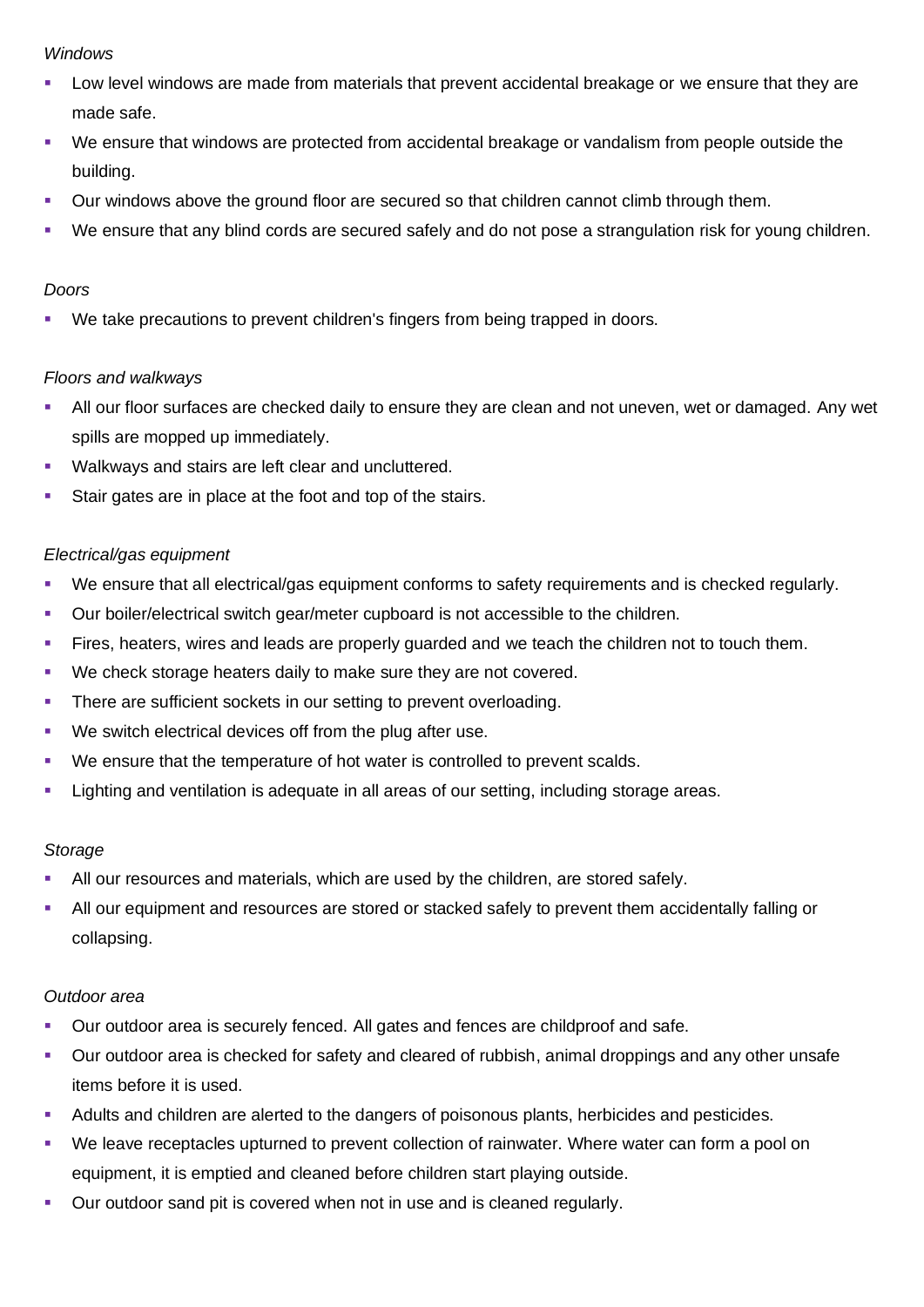- We check that children are suitably attired for the weather conditions and type of outdoor activities; ensuring that suncream is applied and hats are worn during the summer months.
- We supervise outdoor activities at all times; and particularly children on climbing equipment.

## *Hygiene*

- We seek information from the Public Health England to ensure that we keep up-to-date with the latest recommendations.
- **Our daily routines encourage the children to learn about personal hygiene.**
- We have a daily cleaning routine for the setting, which includes the play room(s), kitchen, rest area, toilets and nappy changing areas. Children do not have unsupervised access to the kitchen.
- We have a schedule for cleaning resources and equipment, dressing-up clothes and furnishings.
- The toilet area has a high standard of hygiene, including hand washing and drying facilities and disposal facilities for nappies.
- We implement good hygiene practices by:
	- **-** cleaning tables between activities;
	- **-** cleaning and checking toilets regularly;
	- **-** wearing protective clothing such as aprons and disposable gloves as appropriate;
	- **-** providing sets of clean clothes;
	- **-** providing tissues and wipes

# *Activities, resources and repairs*

- **EXEDENT Before purchase or loan, we check equipment and resources to ensure that they are safe for the ages and** stages of the children currently attending the setting.
- We keep a full inventory of all items in the setting for audit and insurance purposes.
- **•** The layout of our play equipment allows adults and children to move safely and freely between activities.
- All our equipment is regularly checked for cleanliness and safety, and any dangerous items are repaired or discarded.
- We make safe and separate from general use any areas that are unsafe because of repair is needed.
- **E** All our materials, including paint and glue, are non-toxic.
- We ensure that sand is clean and suitable for children's play.
- Physical play is constantly supervised.
- We teach children to handle and store tools safely.
- We check children who are sleeping at regular intervals of at least every ten minutes. This is recorded with the times checked and the initials of the person undertaking the check.
- **.** If children fall asleep in-situ, it may be necessary to move or wake them to make sure they are comfortable.
- Children learn about health, safety and personal hygiene through the activities we provide and the routines we follow.
- Any faulty equipment is removed from use and is repaired. If it cannot be repaired it is discarded. Large pieces of equipment are discarded only with the consent of the manager and the management team.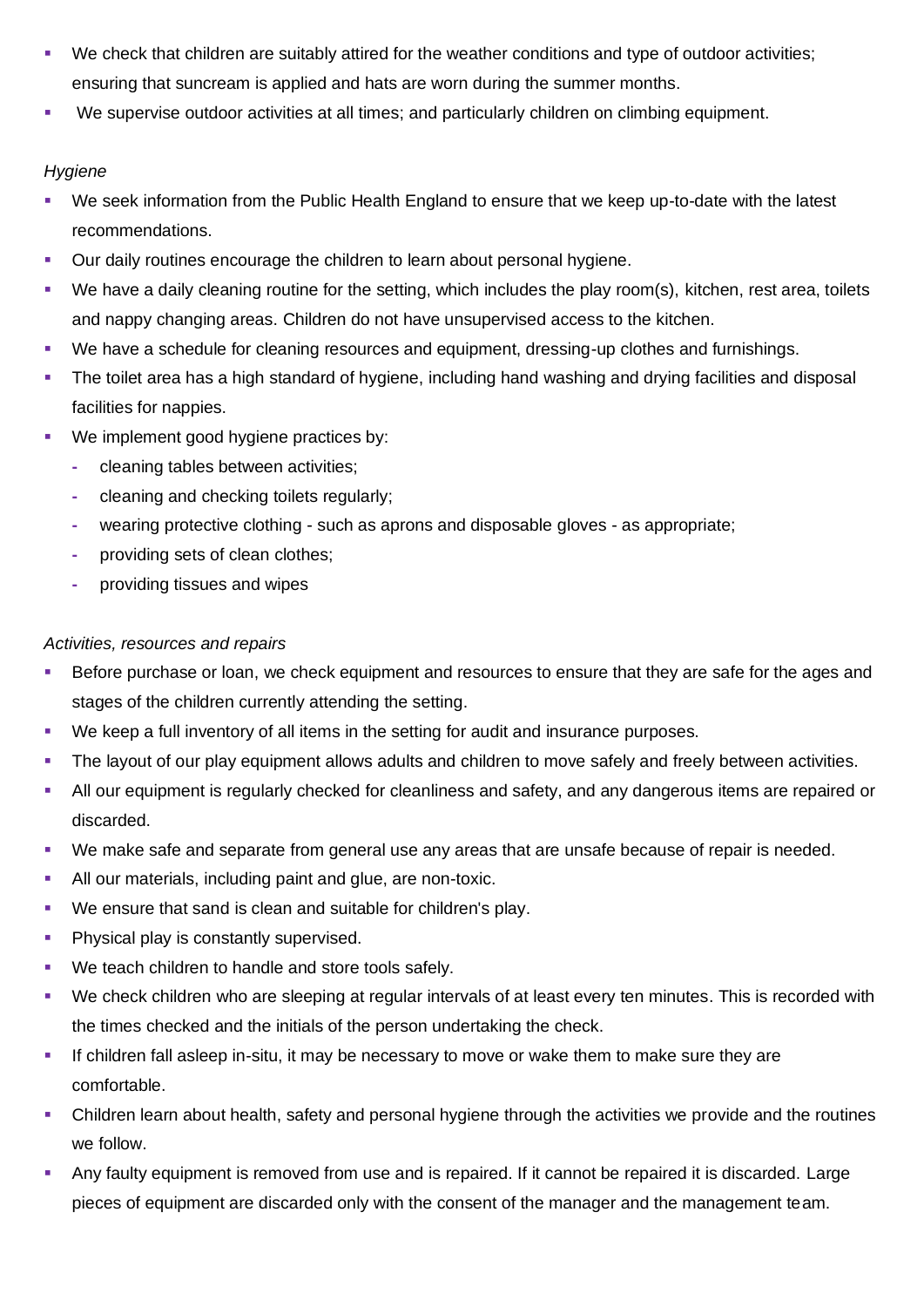#### *Jewellery and accessories*

- Our staff do not wear jewellery or fashion accessories, such as belts or high heels, that may pose a danger to themselves or children.
- Parents must ensure that any jewellery worn by children poses no danger; particularly earrings which may get pulled, bracelets which can get caught when climbing or necklaces that may pose a risk of strangulation.
- We ensure that hair accessories are removed before children sleep or rest.

### *Safety of adults*

- We ensure that adults are provided with guidance about the safe storage, movement, lifting and erection of large pieces of equipment.
- We provide safe equipment for adults to use when they need to reach up to store equipment or to change light bulbs.
- We ensure that all warning signs are clear and in appropriate languages.
- We ensure that adults do not remain in the building on their own.
- We record the sickness of staff and their involvement in accidents. The records are reviewed termly to identify any issues that need to be addressed.

### *Control of substances hazardous to health*

- Our staff implement the current guidelines of the *Control of Substances Hazardous to Health Regulations (COSHH)*.
- We keep a record of all substances that may be hazardous to health such as cleaning chemicals, or gardening chemicals if used and where they are stored.
- Hazardous substances are stored safely away from the children.
- We carry out a risk assessment for all chemicals used in the setting. This states what the risks are and what to do if they have contact with eyes or skin or are ingested.
- We keep all cleaning chemicals in their original containers.
- We keep the chemicals used in the setting to the minimum in order to ensure health and hygiene is maintained. We do not use:
	- **-** bleach;
	- **-** anti-bacterial soap/hand wash, unless specifically advised during an infection outbreak such as Pandemic flu; or
	- **-** anti-bacterial cleaning agents, except in the toilets, nappy changing area and food preparation areas. Anti-bacterial spays are not used when children are nearby.
- **Environmental factors are taken into account when purchasing, using and disposing of chemicals.**
- All members of staff are vigilant and use chemicals safely.
- Members of staff wear protective gloves when using cleaning chemicals.

### **Legal framework**

Health and Safety at Work Act (1974)